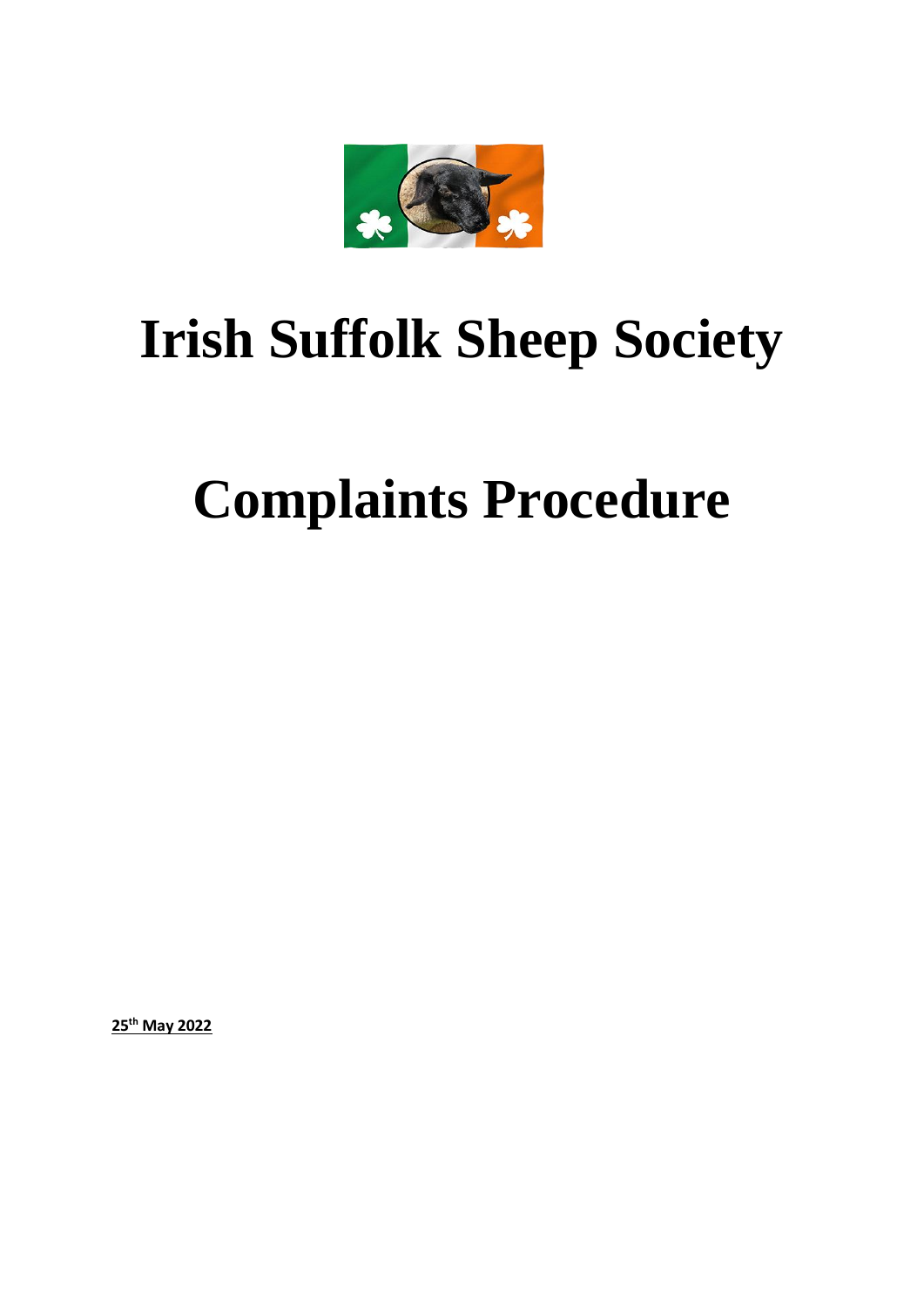The Irish Suffolk Sheep Society welcomes feedback from all our customers. We will do our best at all times to resolve your complaints as effectively and a fairly as possible.

We will use the information we gather from complaints to improve our service to our customers.

## *What to do if you have a complaint.*

- **1.** The breeder/customer must notify the Secretary in writing of their complaint either by email to [\(annemitchellcross@gmail.com\)](mailto:annemitchellcross@gmail.com) or in writing to (Anne Mitchell, Cross, Menlough, Ballinasloe, Co. Galway H53 PX3).
- **2.** The Secretary will supply the complainant with a copy of the company's formal complaints procedure and advise the complainant to clearly outline the basis for the complaint within five working days of making the complaint, so as to ensure all complaints are investigated in a timely manner.
- **3.** On receipt of the formal complaint the Secretary will log the complaint, contact the Chairman and the complainant and gather all relevant information.
- **4.** The Irish Suffolk Sheep society will investigate the complaint as quickly and as thoroughly as possible.
- **5.** We will send the complainant a letter with details of the outcome of the investigation within five working days of the completion of the investigation.
- **6.** If a delay occurs in finalizing the investigation the complainant will be kept updated of the progress of the investigation.